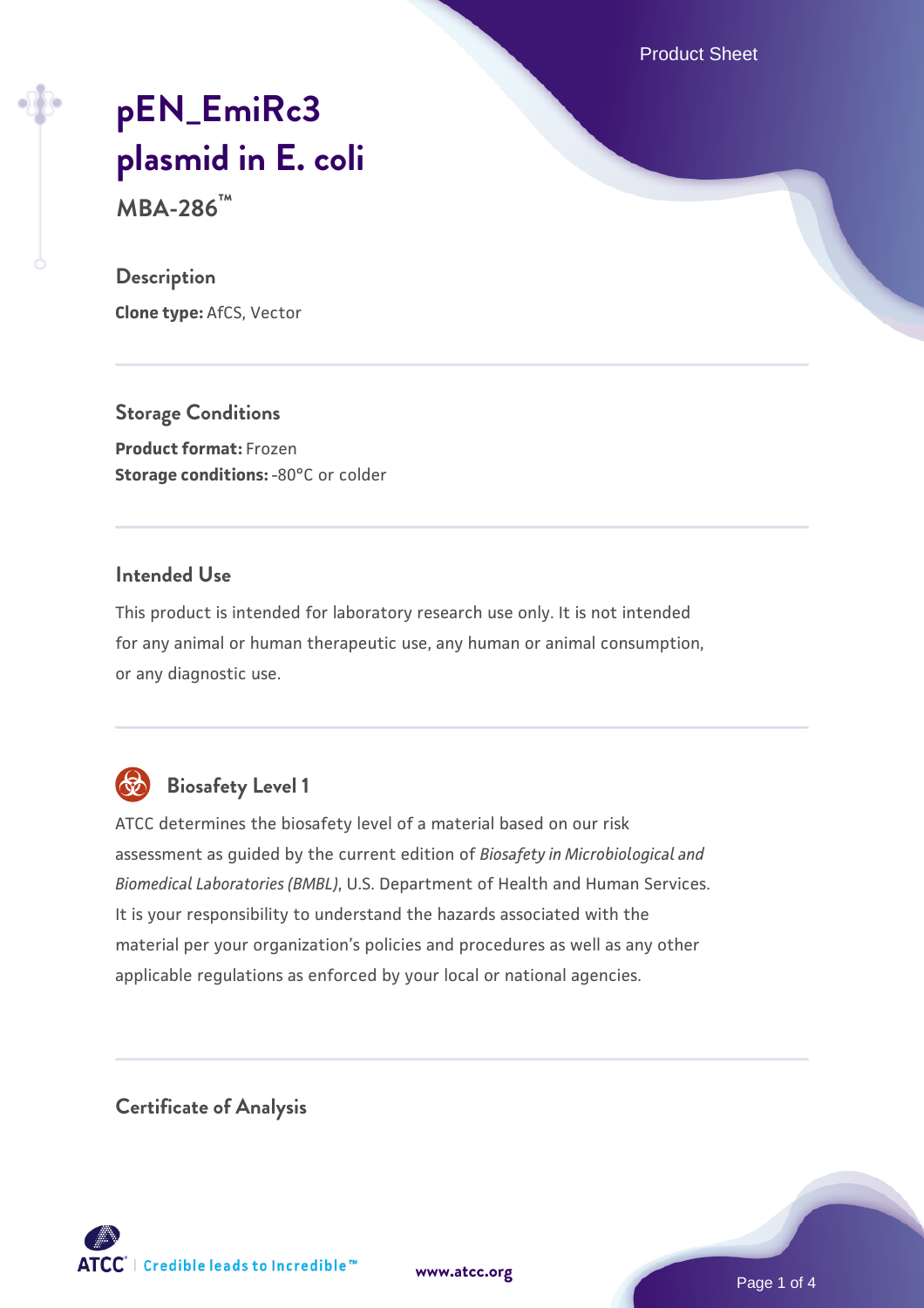#### **[pEN\\_EmiRc3 plasmid in E. coli](https://www.atcc.org/products/mba-286)** Product Sheet **MBA-286**

For batch-specific test results, refer to the applicable certificate of analysis that can be found at www.atcc.org.

#### **Vector Information**

**Intact vector size:** 4.391 **Vector name:** pEN\_EmiRc3 plasmid in E. coli **Type of vector:** expression **Markers:** genR

## **Growth Conditions**

**Temperature:** 37°C

## **Material Citation**

If use of this material results in a scientific publication, please cite the material in the following manner: pEN\_EmiRc3 plasmid in E. coli (ATCC MBA-286)

#### **References**

References and other information relating to this material are available at www.atcc.org.

## **Warranty**

The product is provided 'AS IS' and the viability of ATCC<sup>®</sup> products is warranted for 30 days from the date of shipment, provided that the customer has stored and handled the product according to the information



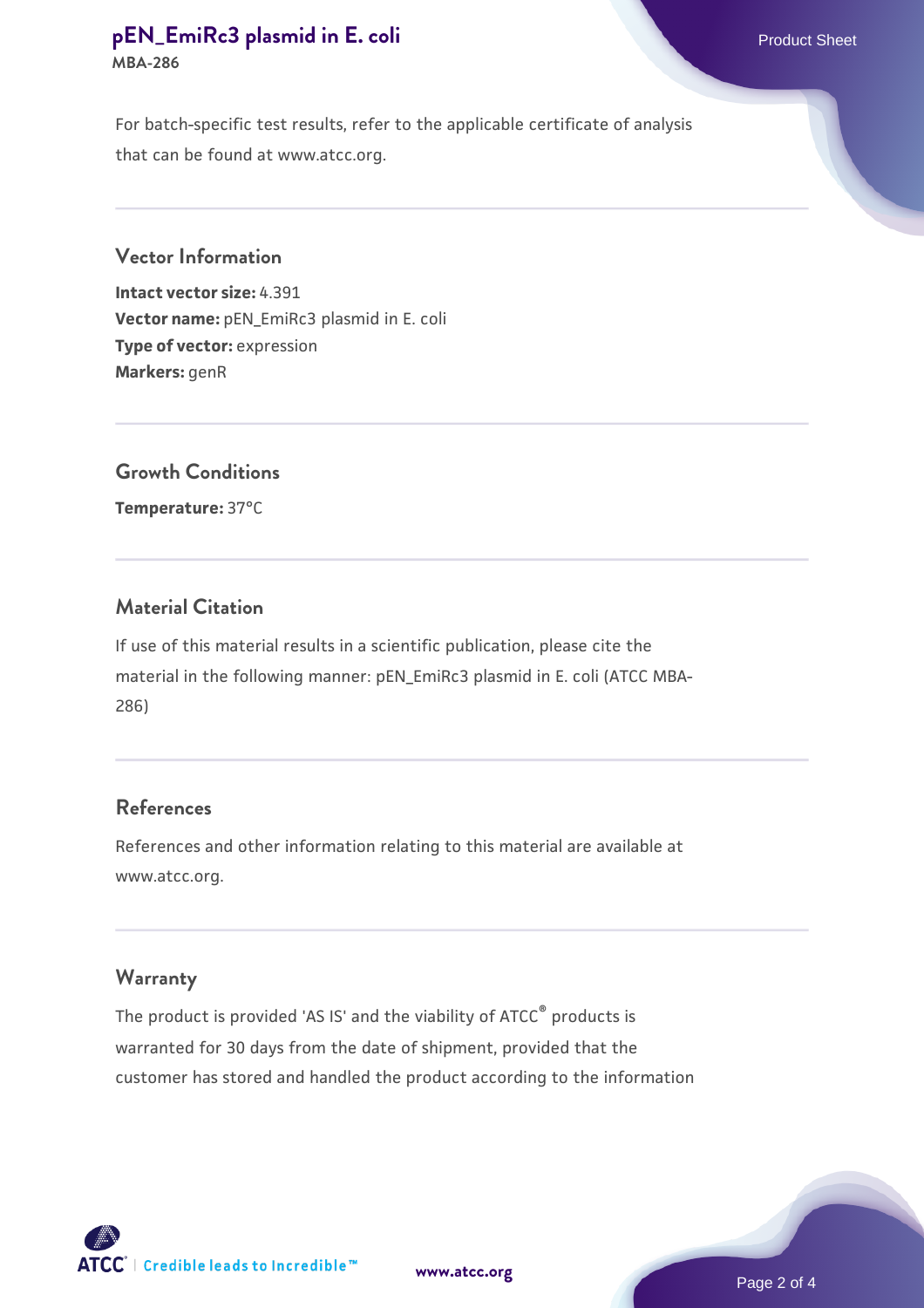#### **[pEN\\_EmiRc3 plasmid in E. coli](https://www.atcc.org/products/mba-286)** Product Sheet **MBA-286**

included on the product information sheet, website, and Certificate of Analysis. For living cultures, ATCC lists the media formulation and reagents that have been found to be effective for the product. While other unspecified media and reagents may also produce satisfactory results, a change in the ATCC and/or depositor-recommended protocols may affect the recovery, growth, and/or function of the product. If an alternative medium formulation or reagent is used, the ATCC warranty for viability is no longer valid. Except as expressly set forth herein, no other warranties of any kind are provided, express or implied, including, but not limited to, any implied warranties of merchantability, fitness for a particular purpose, manufacture according to cGMP standards, typicality, safety, accuracy, and/or noninfringement.

#### **Disclaimers**

This product is intended for laboratory research use only. It is not intended for any animal or human therapeutic use, any human or animal consumption, or any diagnostic use. Any proposed commercial use is prohibited without a license from ATCC.

While ATCC uses reasonable efforts to include accurate and up-to-date information on this product sheet, ATCC makes no warranties or representations as to its accuracy. Citations from scientific literature and patents are provided for informational purposes only. ATCC does not warrant that such information has been confirmed to be accurate or complete and the customer bears the sole responsibility of confirming the accuracy and completeness of any such information.

This product is sent on the condition that the customer is responsible for and assumes all risk and responsibility in connection with the receipt, handling, storage, disposal, and use of the ATCC product including without limitation taking all appropriate safety and handling precautions to minimize health or environmental risk. As a condition of receiving the material, the customer agrees that any activity undertaken with the ATCC product and any progeny or modifications will be conducted in compliance with all applicable laws,



**[www.atcc.org](http://www.atcc.org)**

Page 3 of 4